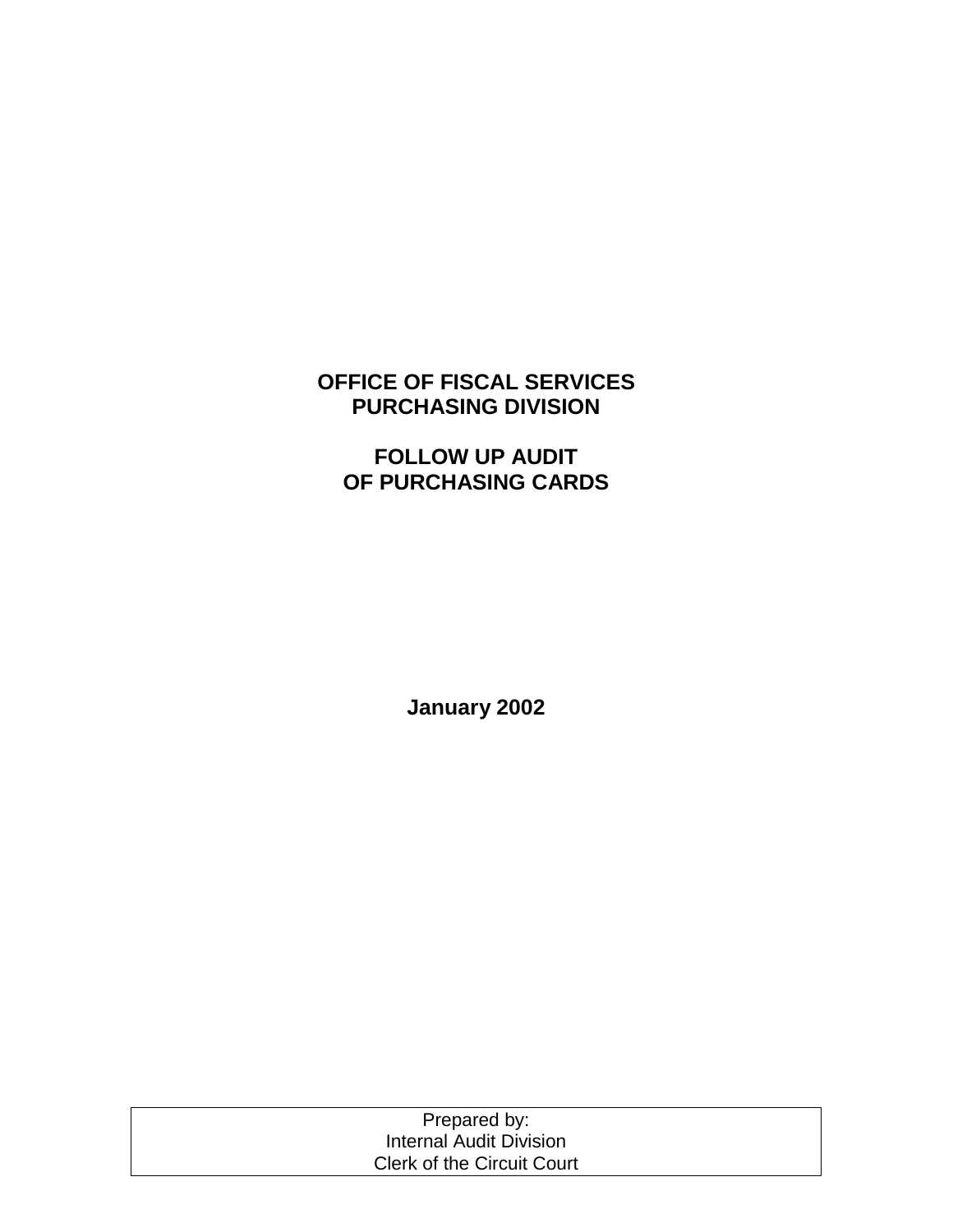January 24, 2002

The Honorable Daryl McLain, Chairman The Board of County Commissioners Seminole County, Florida 1101 East First Street Sanford, FL 32771

Dear Mr. Chairman:

 I am very pleased to present you with the attached follow up audit of the county's Purchasing Card Program.

 Management's responses have been incorporated into the final report. It is our opinion that management has taken some corrective actions, and the purchasing card program, for the most part, is operating in compliance with the county's purchasing code.

I would like to thank the men and women of the Purchasing Division, for their cooperation and assistance throughout the course of this audit. I especially would like to acknowledge the help of Mr. Ray Hooper. The assistance is deeply appreciated. With warmest personal regards, I am

Most cordially,

 Maryanne Morse Clerk of the Circuit Court Seminole County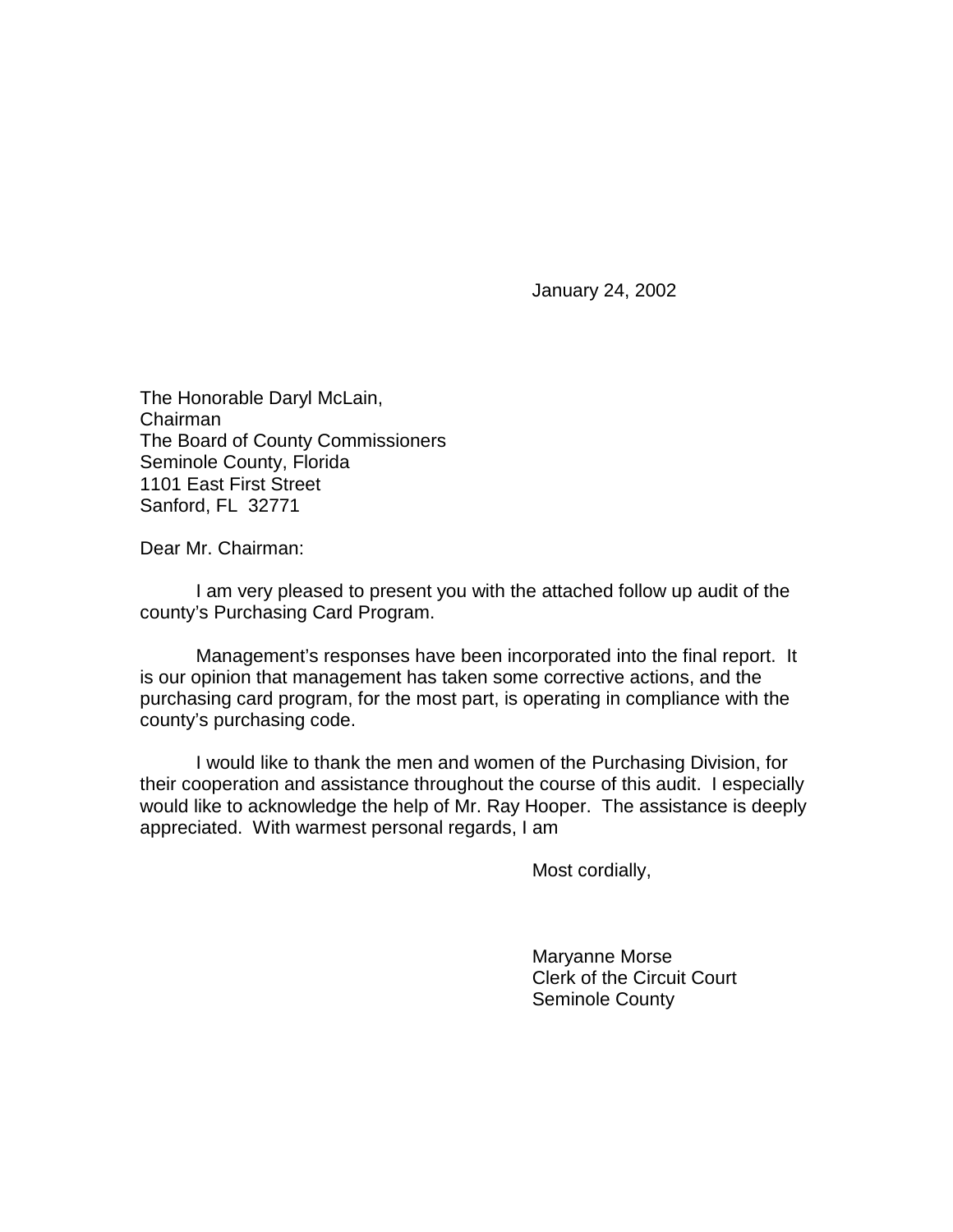## **DISTRIBUTION LIST**

BOARD OF COUNTY COMMISSIONERS Mr. Carlton Henley Mr. Daryl McLain Mr. Grant Maloy Mr. Randall Morris Mr. Dick Van Der Weide

> COUNTY MANAGER'S OFFICE Mr. J. Kevin Grace

DEPARTMENT OF FISCAL SERVICES Ms. Cindy Hall Mr. Ray Hooper

BOARD OF COUNTY COMMISSION RECORDS Ms. Sandy McCann

| Prepared by:                      |  |
|-----------------------------------|--|
| Internal Audit Division           |  |
| <b>Clerk of the Circuit Court</b> |  |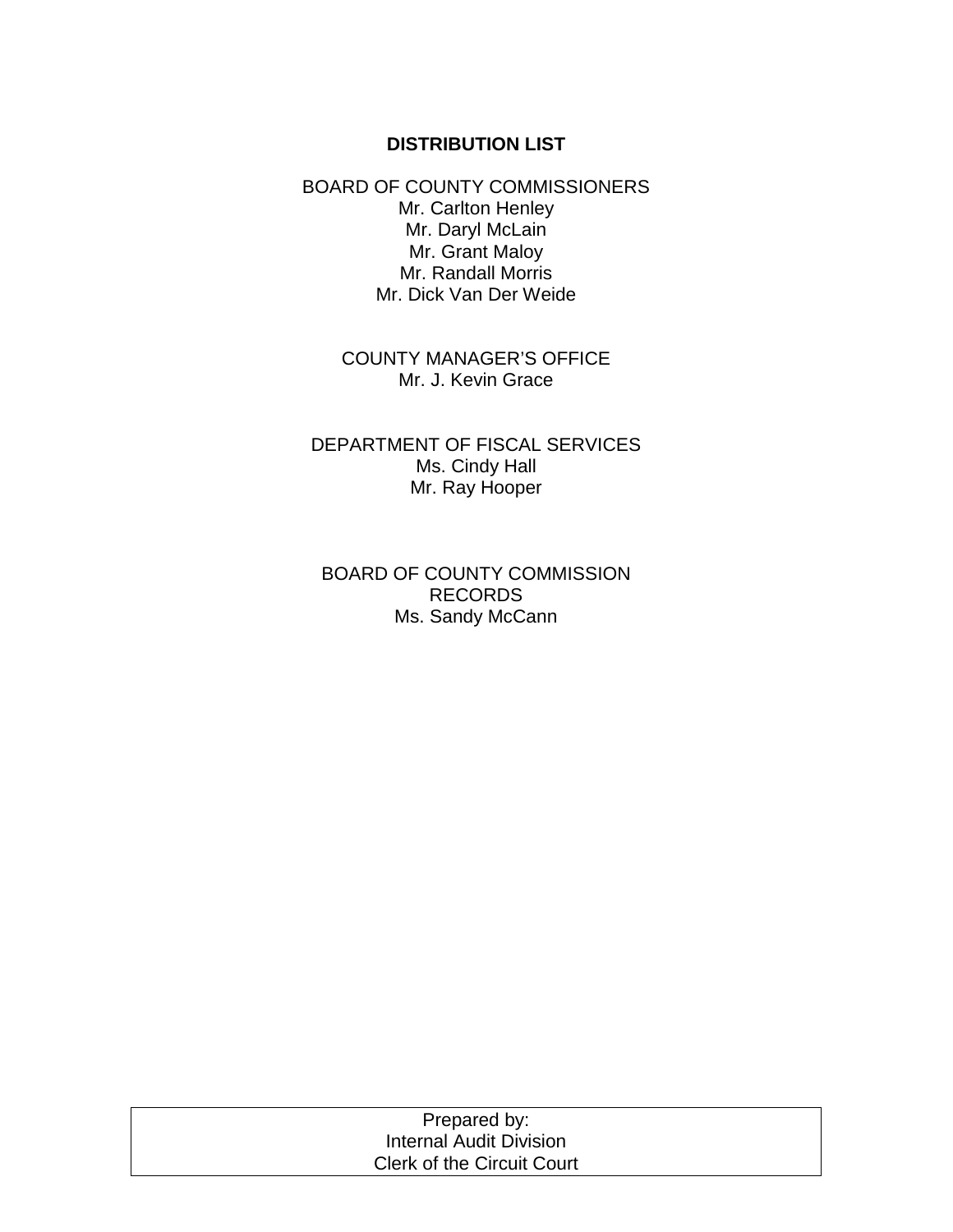# **TABLE OF CONTENTS**

## **Transmittal letter**

## **Introduction**

## Original Finding No. 1 - Single dollar limits are not always posted

# Original Finding No. 2 - Cardholder statements are not always

| approved |  |
|----------|--|
|----------|--|

### Original Finding No. 8 - Credit cards are issued with credit limits higher than necessary

### Original Finding No. 9 - Travel expenses are not always properly documented

#### Original Finding No. 12 - Public purposes of expenditures are not always stated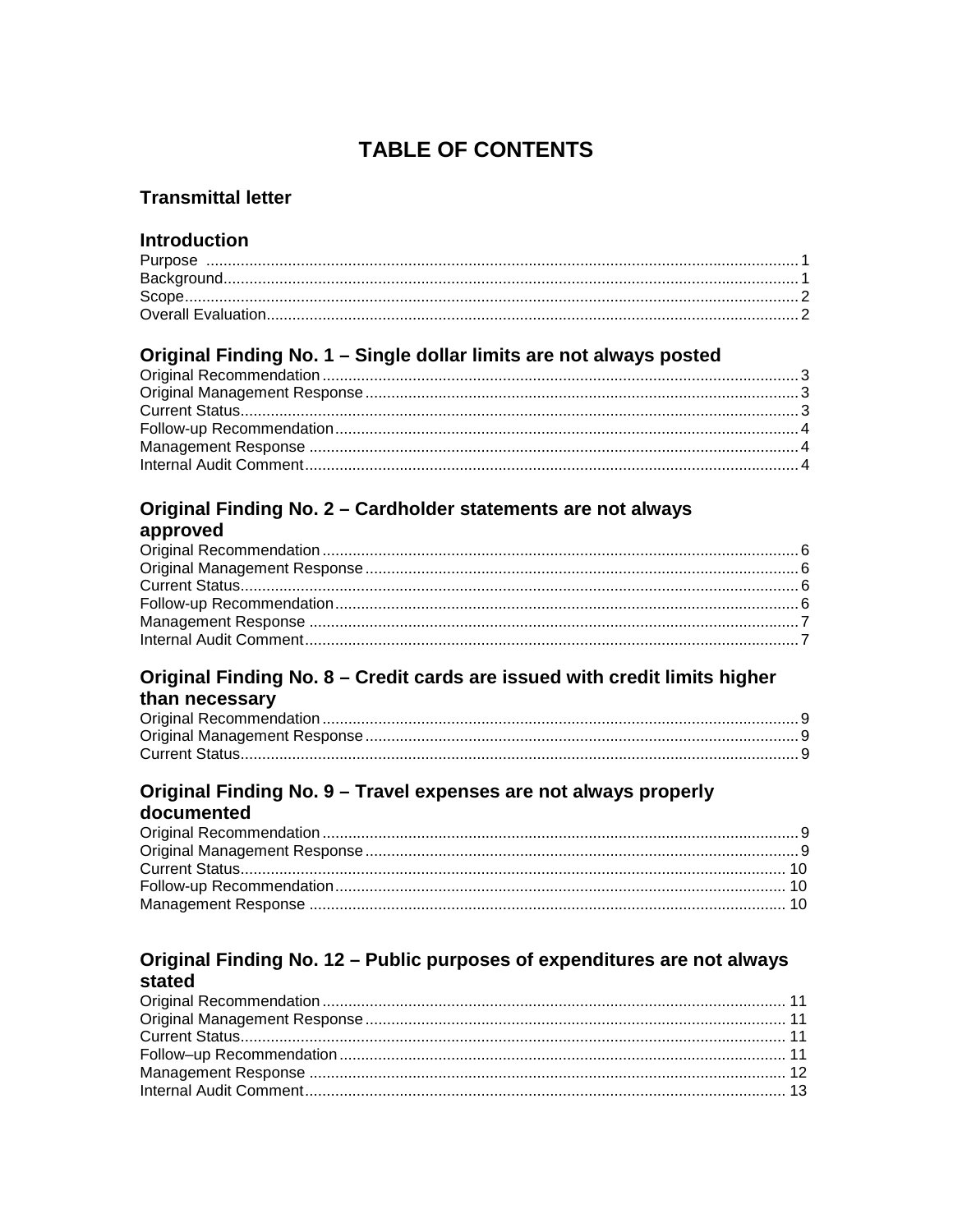## **Seminole County Department of Fiscal Services Purchasing Division**

# **Follow-Up Audit Purchasing Card Program**

The Internal Audit Division of the Office of the Clerk of the Circuit Court has completed a review of the corrective actions taken as a result of the Purchasing Card Program Audit published in August 2000.

## **BACKGROUND**

In September 1998, the Seminole County Board of County Commissioners (BCC) implemented a commercial credit card program for both the purchases of small-dollar goods and services and travel by employees. The program was implemented under the guidelines of Chapter 220 of the Seminole County Purchasing Code, and requires that county departments use the Purchasing Card as the preferred method of purchasing and payment for small-dollar items (under \$750).

There are four basic internal controls over the credit card program:

- Programming by Bank of America to preclude certain purchases from being made (i.e. fuel, oil, telephone calls, personal items,cash advances, etc);
- Oversight of cardholders' purchasing activity by an "approving official" who also is responsible for reviewing and approving the cardholder's credit card statement to ensure that all purchases are for official county business;
- Review of the cardholder statements by County Finance to ensure that all statements are properly supported and approved by cardholders and "approving officials"; and,
- Specific approval of the use of the card (for travel) by the county manager and/or the Board of County Commissioners.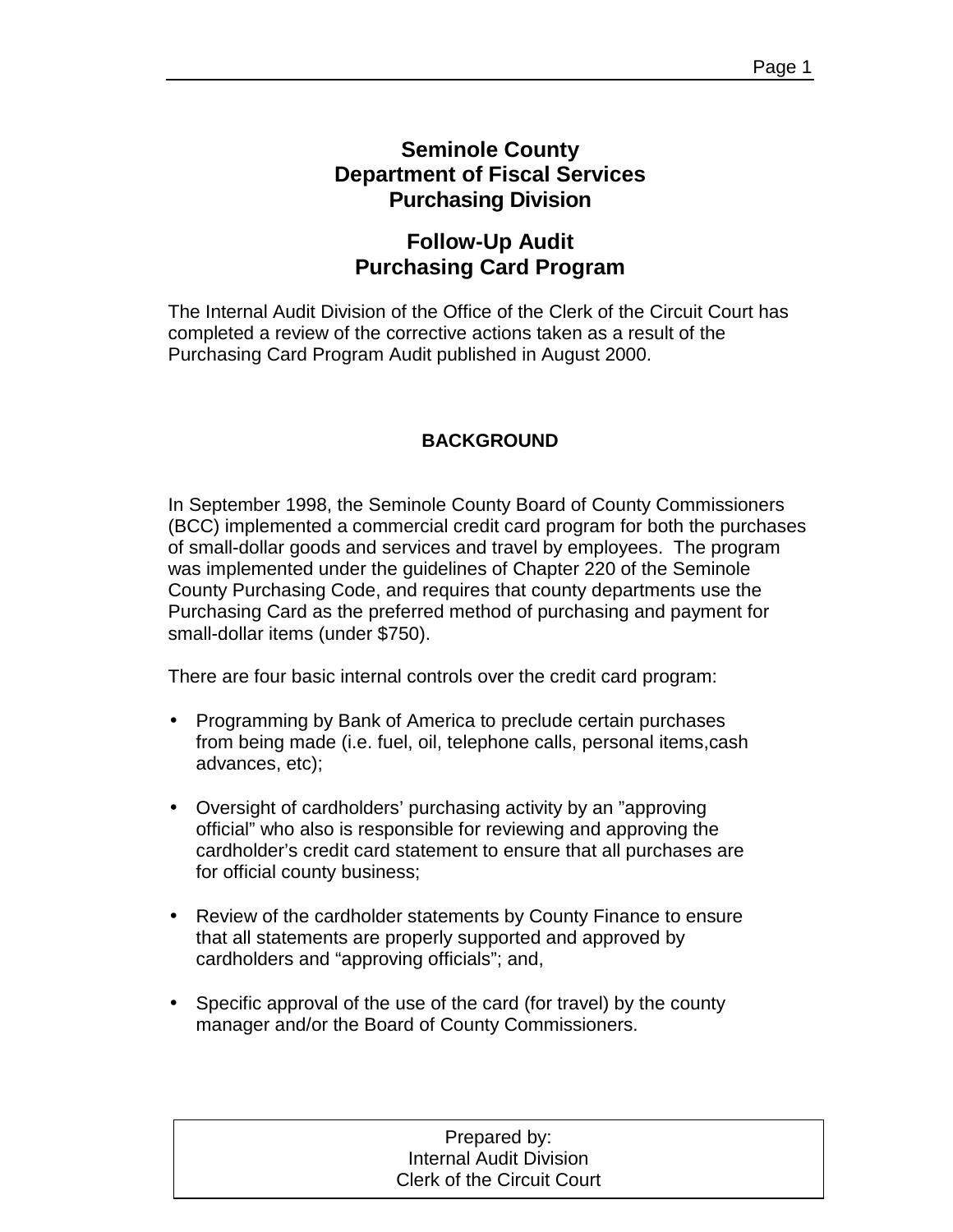## **SCOPE**

The scope of this audit included a review of the status of management's corrective action plans and included a review of credit card statements processed from February 2000 to February 2001. All records relating to these cards were subject to review.

## **OVERALL EVALUATION**

The original Purchasing Card Program Audit produced 14 findings and recommendations. Management concurred with eight of the findings and largely adopted the accompanying recommendations. Management did not concur with one of the findings and took no further action. One finding no longer applies, due to changes in the county banking services contract and procurement database provider. Four findings remain in dispute, or with recommendations only partially implemented. It is these disputed findings and partially implemented recommendations that are the subject of this report.

The original Purchasing Card Program Audit can be accessed online at [http://www.seminoleclerk.org/BoardInfo/audits/default.shtm.](http://www.seminoleclerk.org/BoardInfo/audits/default.shtm) Copies also may be obtained in BCC Records or the Clerk's Office.

Overall, it is our opinion that the Purchasing Card Program, for the most part, is operating in compliance with the county's purchasing code. Certain conditions still exist, however, that warrant further corrective action:

- Single-dollar limits have not been posted to 91 percent of cardholder accounts;
- Monthly cardholder statements are not always reviewed and approved by the "approving authority;"
- Travel request forms are not completed fully or accurately; or are improperly approved; and,
- Too many cardholder statements are submitted to County Finance with incomplete information or inadequate documentation.

The original findings of the audit, our detailed recommendations, management's response, and our follow-up recommendations are included in the report that follows.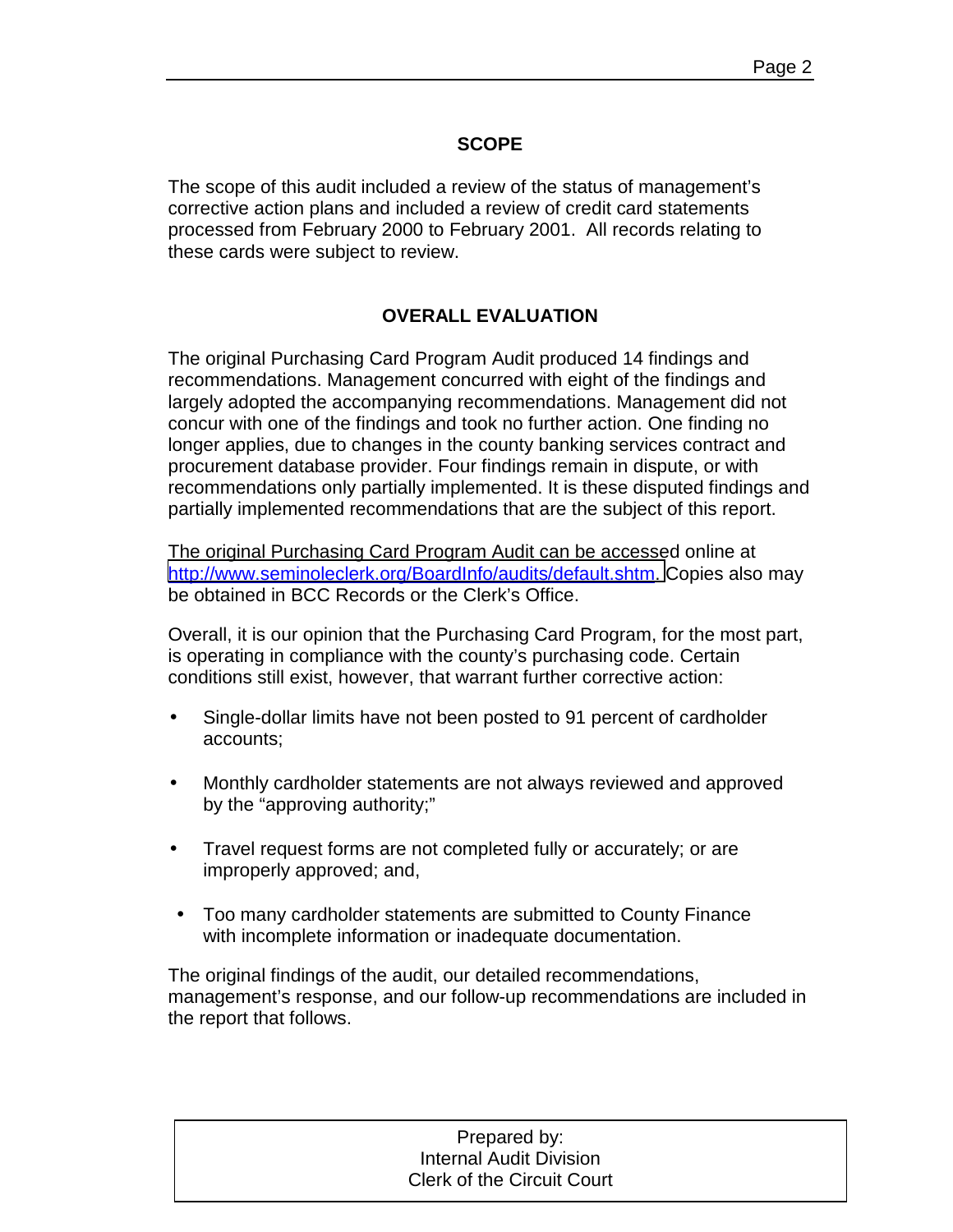## **ORIGINAL FINDING NO. 1**

*Single dollar limits (the amount a cardholder can spend on any one purchase) have not been posted to 91 percent of the cardholder accounts. Single dollar limits are required by code.* 

## **Original Recommendation**

- 1. Enforce the purchasing code by limiting the amount a cardholder can spend on single dollar transactions to \$749.99; and,
- 2. Add the single dollar transaction limits to the bank's computer software program.

### **Management Response**

There are two issues concerning the \$749.99 threshold. We concur with the single item purchase threshold of \$749.99, which is stated on each application when a cardholder is registered with Bank of America. A letter was faxed to Kim Jarvis, Seminole County Customer Service Representative, Bank of America to ensure that the single item transaction limit for all current and future cardholders do not exceed \$749.99. We do not concur that the total dollar transaction of a purchase cannot exceed \$749.99. Part 1, Section 220.4 (definitions) states under the Purchasing Card Program: "A program designed to improve efficiency in processing low dollar purchases of commodities or services under SEVEN HUNDRED FIFTY AND NO/100 DOLLARS (\$750.00) per item from any vendor that accepts a credit card." The program was designed to prevent a single item of greater than \$749.99 because that is the threshold for a Capital Improvement Item. We will be taking action to change the Purchasing Manual to clearly state that the \$749.99 threshold only applies to a per item restriction and does not apply to the total purchase transaction.

## **Current Status** *- Partially Implemented*

In May 2000, the purchasing card administrator for Seminole County faxed a letter to Bank of America requesting that the bank update its system to ensure that a cardholder cannot purchase more than \$749.99 per item. However, Bank of America was not able to fulfill the county's request as its system is only able to limit a cardholder to a single transaction limit, not a per item limit as requested by the county. Consequently, there are no established controls in place to prevent an employee from purchasing in excess of the \$749.99 single item limit.

| Prepared by:                      |
|-----------------------------------|
| <b>Internal Audit Division</b>    |
| <b>Clerk of the Circuit Court</b> |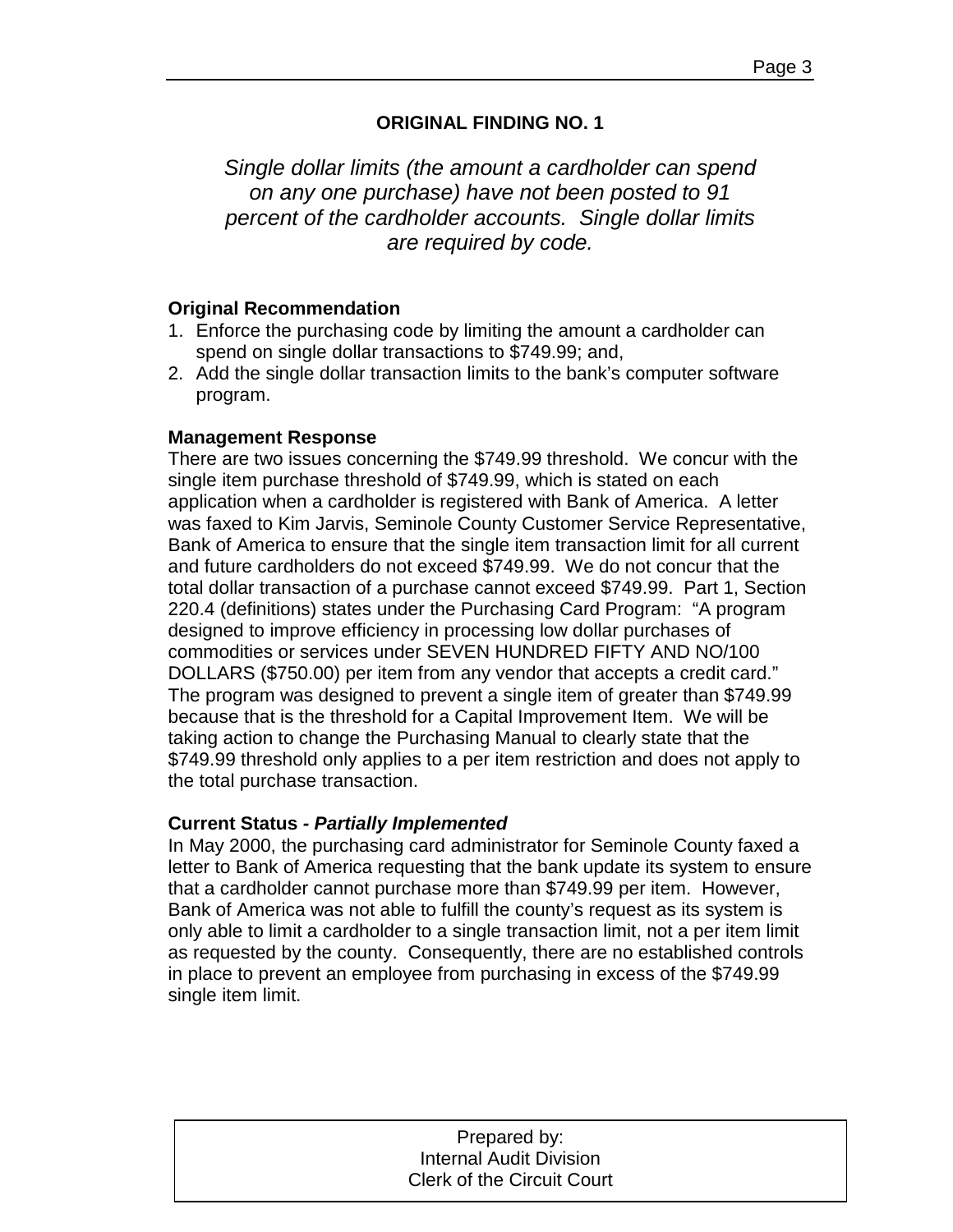Internal Audit selected a sample of five monthly credit card statements totaling \$672,189.77 to ensure that cardholders were not exceeding the \$749.99 limit. We found isolated instances (two) in which cardholders exceeded the \$749.99 per item threshold.

### **Recommendation**

Enforce disciplinary actions for improper credit card use in these cases as provided for in Section 220.182 of the purchasing code.

## **Management Response**

Our response is in two parts. The first addresses the validity of the follow-up finding while the second addresses the joint responsibility for implementing corrective action.

- a) One of the two cases cited above was a charge of \$900 for a seminar. Section 220.2 of the Purchasing Code specifically exempts job-related seminars and training from the requirements of Chapter 220. Therefore purchase card charges in excess of \$749.99 are allowed for seminars and this case is not a violation of the Purchasing Code. The second case cited was for \$800 software licenses. While software licenses are not required to be carried on the County's tangible property inventory, this was in violation of the Purchasing Code and appropriate action will be taken. Management will continue to emphasis the \$749.99 single item limit on purchases made with the County's purchase card.
- b) Management agrees that Bank of America can only set a per transaction dollar limit, not a per item dollar limit. However, management does not agree this results in no established controls to prevent employees from exceeding the \$749.99 single item limit. There are two internal controls identified in the follow-up audit (page1) that review each purchase. The cardholder's approving official (supervisor) is responsible for reviewing each purchase to ensure all are in accordance with the Seminole County Purchasing Code. In addition, County Finance reviews each cardholder's itemized statement, receipts, and supporting invoices to ensure all statements are properly supported. Each of these reviews provides an established control against exceeding the \$749.99 per item threshold. We ask County Finance's assistance in identifying instances of abuse so appropriate disciplinary action can be implemented. In addition, management will continue to educate cardholders and approving officials on all purchase card restrictions.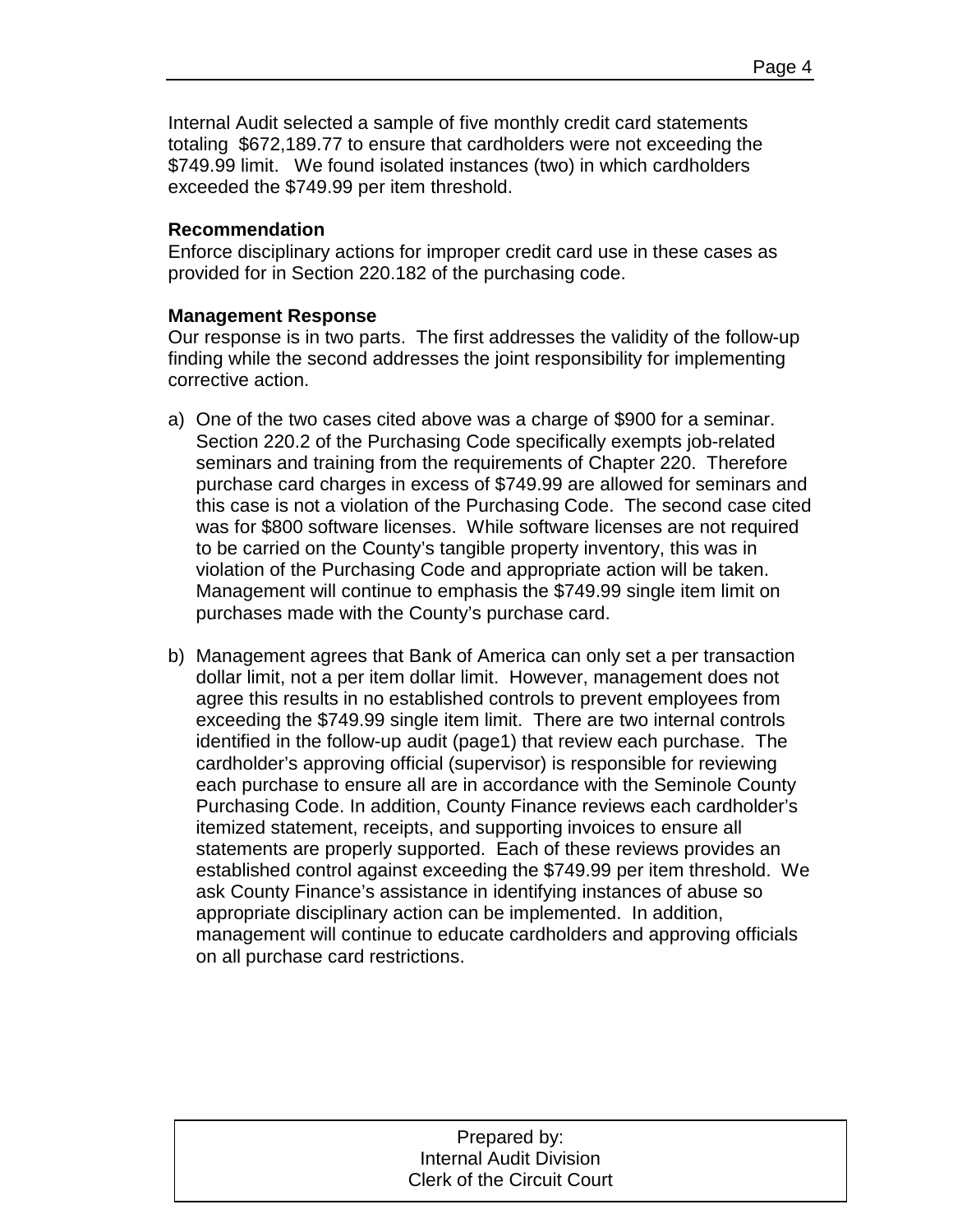## **Internal Audit Comment**

We do not agree that the Purchasing Code specifically allows employees to charge seminars and other training courses to the purchasing card.

- a) First, the County has established a procedure approved by the director of County Finance on how direct pay items are to be processed by the County. Section 220.2(2) of the Purchasing Code refers to job related seminars and training as *direct pay items*. Section 220.39 of the Purchasing Code states that "certain purchases, due to their very nature….…….shall utilize the direct payment form to approve payment."
- b) In fact, Chapter 440 Article VIII, Section 440.80(1)(A) of the Seminole County Purchasing Code states, "The County's single item purchase dollar limit will not exceed \$749.99." Further, per (2)(A) of the same section, "…each transaction may be comprised of multiple items, but each item(s) cannot exceed the single item purchase dollar limit of \$749.99." At the request of management, Internal Audit expanded test work to include credit card transactions through September 2001. We found four additional instances where employees used a credit card in lieu of the direct payment system as required by county policy. Two employees used their credit cards for a Governor's Hurricane conference for a total of \$1,020.00. Another employee charged membership dues for \$149.00. Yet another used the card to pay for a software license valued at \$3,000.00.
- c) Finally, nowhere in the Purchasing Code is there any language that would give authority to a cardholder to charge any amount over \$749.99 per item. In the case noted above, the employee charged \$900.00 to his card for the cost of the seminar. The \$900.00 seminar charge was in direct violation of Seminole County's Purchasing Code.

While it is true that Bank of America can only set a per transaction dollar limit, not a per item dollar limit due to software limitation, in practice neither control is operating. There is nothing to prevent an employee with a \$10,000.00 credit limit to purchase **an item** up to \$10,000.00. We take exception to management's comment that "there are controls in place to prevent an employee from charging more than \$749.99 per item". On June 29, 2001, an employee purchased a piece of computer equipment for \$1,169.00. On May 23, 2001 another employee purchased a piece of computer equipment for \$1,010.00. These are two examples of just how simple it is for employees to exceed the \$749.99 per item transaction limit.

If management insists on using credit cards to pay for seminars, training, and other costs defined by the Purchasing Code as **Direct Payment Items,** then, the Purchasing Code needs to be revised and submitted to the BCC for its approval.

| Prepared by:                      |  |
|-----------------------------------|--|
| <b>Internal Audit Division</b>    |  |
| <b>Clerk of the Circuit Court</b> |  |
|                                   |  |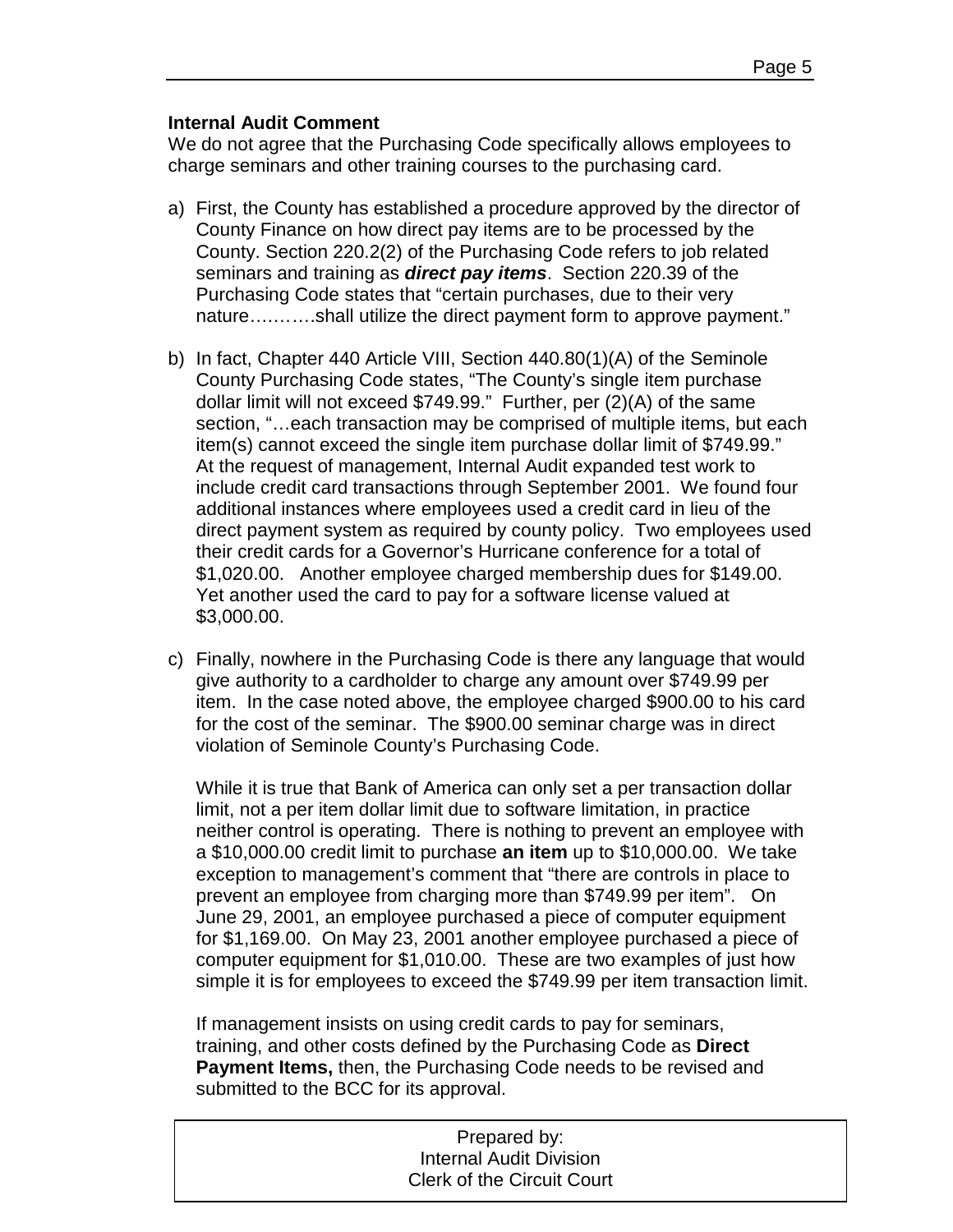Furthermore, the wording of the Purchasing Code is deceptive and misleading. Chapter 440 Article VII, Section 440.80(1)(D) states, "Each time an employee uses the purchasing card, the vendor checks via a telecommunications system to verify the dollar limit for a single purchase." Obviously, the vendor cannot verify the dollar limits for a single purchase if Bank of America has not established such a control.

### **ORIGINAL FINDING NO. 2**

*Monthly cardholder statements received from the bank are not always reviewed and approved by the cardholder and the approving official (supervisor).* 

#### **Original Recommendation**

Cardholder statements that are not properly signed by the cardholder and approved by the supervisor should be sent back to the department administrator for signature and appropriate disciplinary action should be taken.

#### **Management Response**

A Purchasing Update letter will be sent to all Departments/Divisions to remind the approving officials that per Chapter 220, Article XV of the Seminole County Purchasing Code, "all approving officials must review all statements along with the itemized receipts, resolving any questions on the purchases, sign the statements and forward the complete statements with all attachments to the Finance Department within five (5) working days after receipt from cardholders." Additionally, the Purchasing Card Administrator will be conducting training for the approving officials to stress how important their job responsibilities are in supporting the Purchasing Card Program. We request that cardholder statements that are not properly signed by the cardholder and approving official be returned by Finance so that appropriate disciplinary action may be taken per Chapter 220, Section 182.

#### **Current Status** *– Partially Implemented*

A purchasing update letter was sent to all department/divisions reminding the approving officials of the requirements of Chapter 220 of the Purchasing Code. In addition, the purchasing card administrator has conducted follow up training to all department/divisions to reinforce county policy. However, during the follow-up audit, we discovered four travel credit card statements totaling \$2,913.09 in charges, in which the cardholder signed and approved his own statement. Another travel card statement, totaling \$730.75, lacked approval of the travel itself. Two other statements lacked either the cardholder or manager's signature.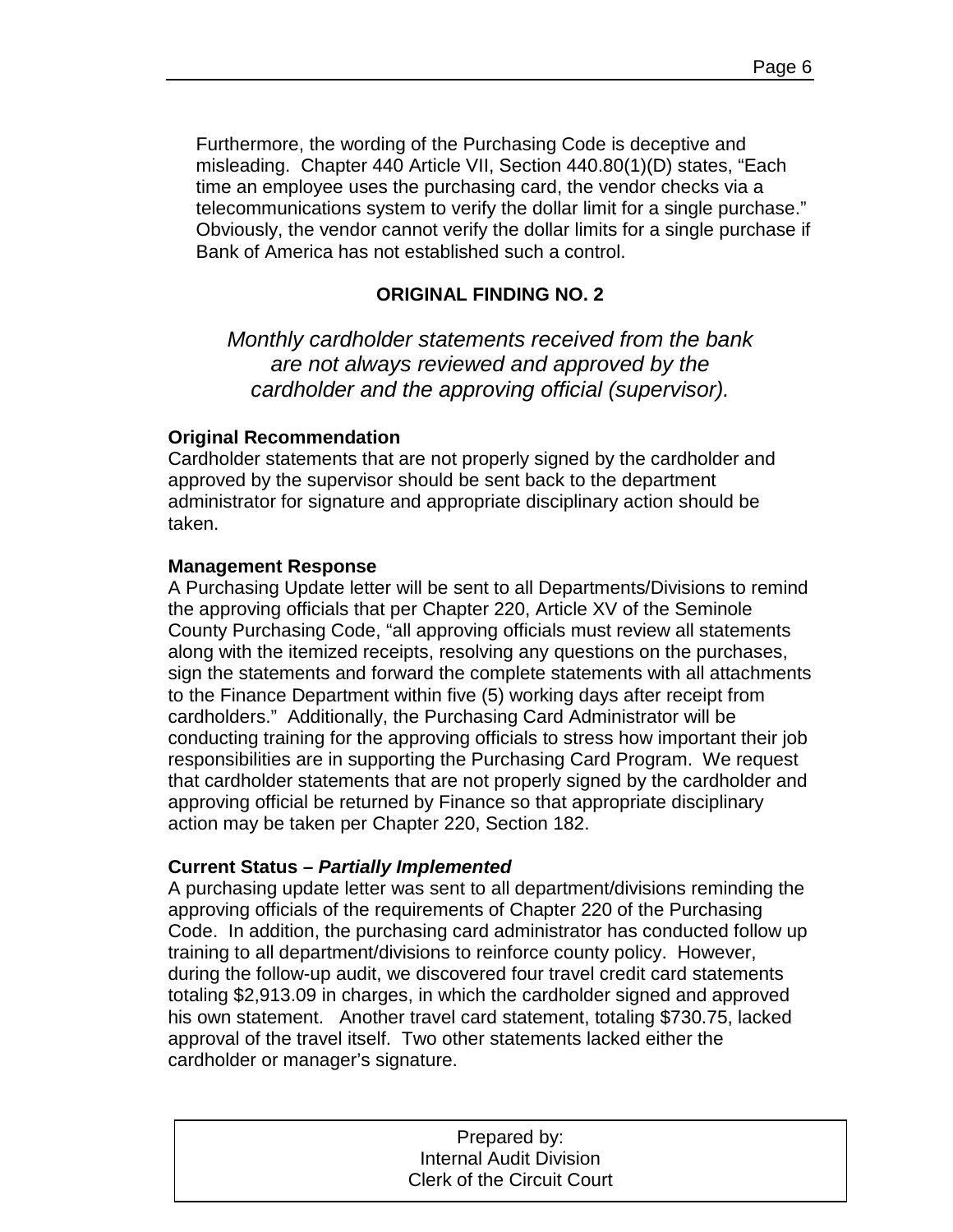## **Recommendation**

Enforce disciplinary actions for improper credit card use in these cases as provided for in Section 220.182 of the purchasing code.

## **Management Response**

Our response is in two parts. The first addresses the validity of the follow up finding while the second addresses the joint responsibility for implementing corrective action.

- a) The stated purpose of the follow-up audit was to determine how well management had implemented corrective action as a result of the initial audit and to judge the effectiveness of the changes implemented. The results of the initial audit were released on August 2, 2000 and management began implementing corrective actions around that date. Of the seven cases cited above, four occurred prior to management's implementaion of corrective action (3/31, 5/20, 6/1, and 8/8 of 2000). The follow-up audit should have focused on credit card transactions occurring after corrective action was implemented. To go back and reexamine transactions occurring before the release of the initial audit does not indicate the effectiveness of corrective action, but only validates the initial finding. Therefore, it is management's position these four transactions do not indicate failure of any corrective action.
- b) Page 1 of the follow-up audit identifies four internal controls over the credit card program. The third control listed is review of cardholder statements by County Finance to ensure they are properly supported and signed off by cardholders and approving officials. In management's original response to Original Finding #2, we requested that all cardholder statements not properly signed by the cardholder and approving official be returned by Finance so that appropriate disciplinary action could be taken per Chapter 220, Section182 of the Seminole County Code. As far as the Purchasing Card Program Manager can tell, this is not happening. In each of the remaining three cases, County Finance appears to have paid the statement without notifying the Program Manager of the missing signature (s). Management will again emphasize through training and reminder memos the signature requirement. However, we require County Finance's assistance to identify violators so that the Program Manager can take the appropriate action. Therefore we again request that County Finance return statements with missing signatures and notify the Purchasing Card Program Manager.

| Prepared by:                      |
|-----------------------------------|
| <b>Internal Audit Division</b>    |
| <b>Clerk of the Circuit Court</b> |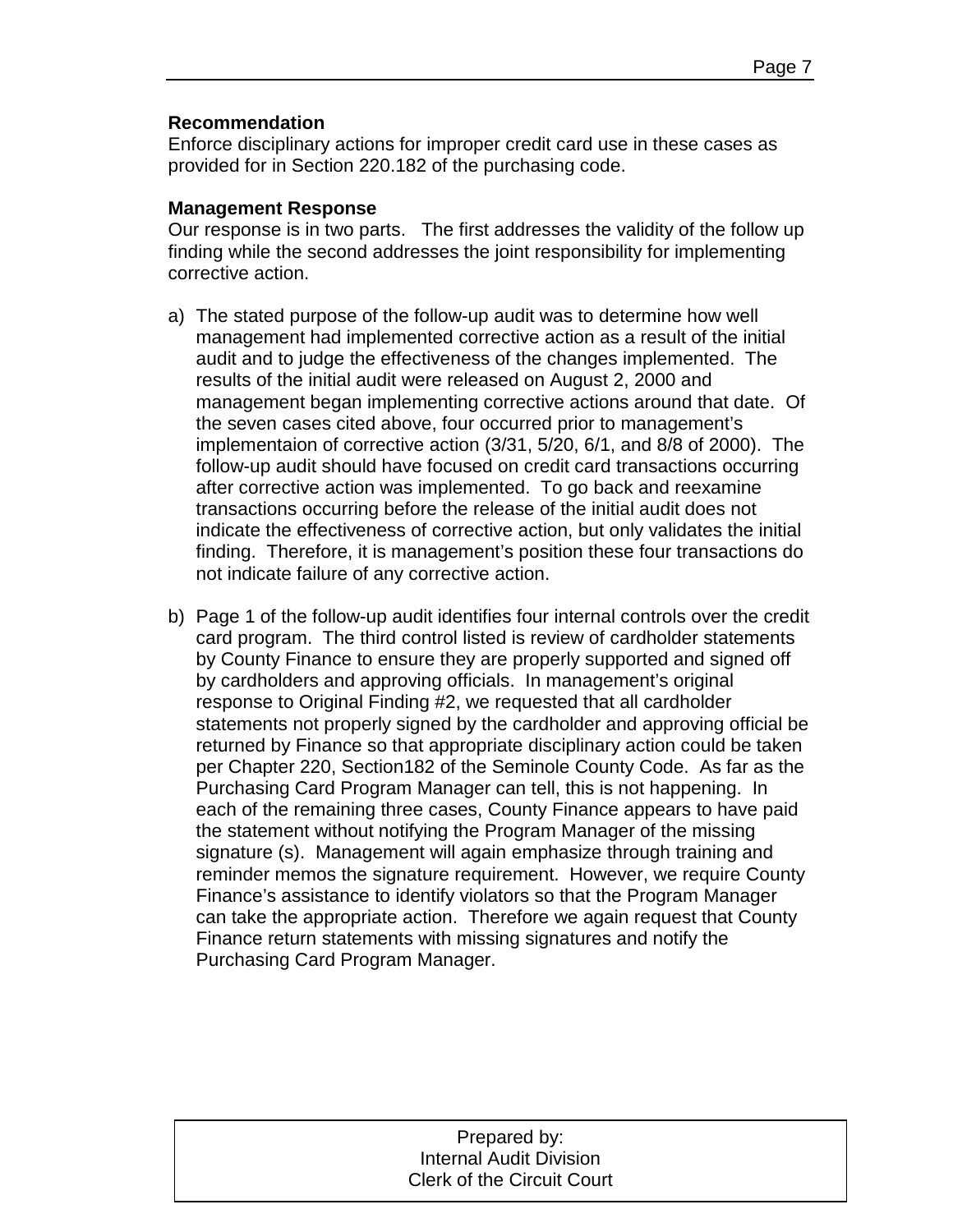## **Internal Audit Comment**

In its response, Management quite correctly points out that any follow-up audit should focus on "credit card transactions occurring after corrective action was implemented". Therefore, Internal Audit expanded this review to include a test of credit card files through July 2001. We conducted interviews with County Finance clerks to determine how often files had to be returned to department administrators, because the files either lacked support or were not properly approved. Consensus was that between 30 to 40 percent of the files were missing pertinent or required information (i.e. missing receipts, missing approvals, telephone logs not included, improper account codes). We also performed our own inspection of the files as initially submitted to County Finance (refer to No. 2 below).

- 1. The results of our expanded test work for the credit card files through July 2001 revealed that 23 credit card statements lacked the proper approvals and two cardholders had purchased computer equipment with the cards which is in violation of county policy;
- 2. The results of our review of the August 2001 files as initially submitted to County Finance are as follows:
	- A certification exam charged (not allowed by County policy);
	- 8 credit card statements submitted without receipts;
	- 1 credit card statement with improper account code;
	- 1 credit card statement with coding errors;
	- 19 credit card statements without phone logs attached;
	- 1 credit card statement calendars purchased;
	- 9 statements with questionable purchases not properly documented;
	- 1 credit card statement with purchases of silverware and napkins (not allowed by policy);
	- 1 credit card statement with camera and bag purchased (not allowed by policy);
	- 1 space pen purchased valued at \$80.00 (not properly documented); and,
	- 1 credit card statement with a purchase of more than \$749.99 per item

In light of the findings above, it is the opinion of Internal Audit that corrective action still is needed. The approving officials and the department administrators should take the ultimate responsibility in overseeing that the cardholder statements are approved and completed, with all attachments, before being sent to County Finance **for payment**. With a program that is now two years old, it should be the exception rather than the rule that County Finance or the Purchasing Division needs to identify program administrators of violations to the program requirements. Division supervisors and

| Prepared by:                      |  |
|-----------------------------------|--|
| <b>Internal Audit Division</b>    |  |
| <b>Clerk of the Circuit Court</b> |  |
|                                   |  |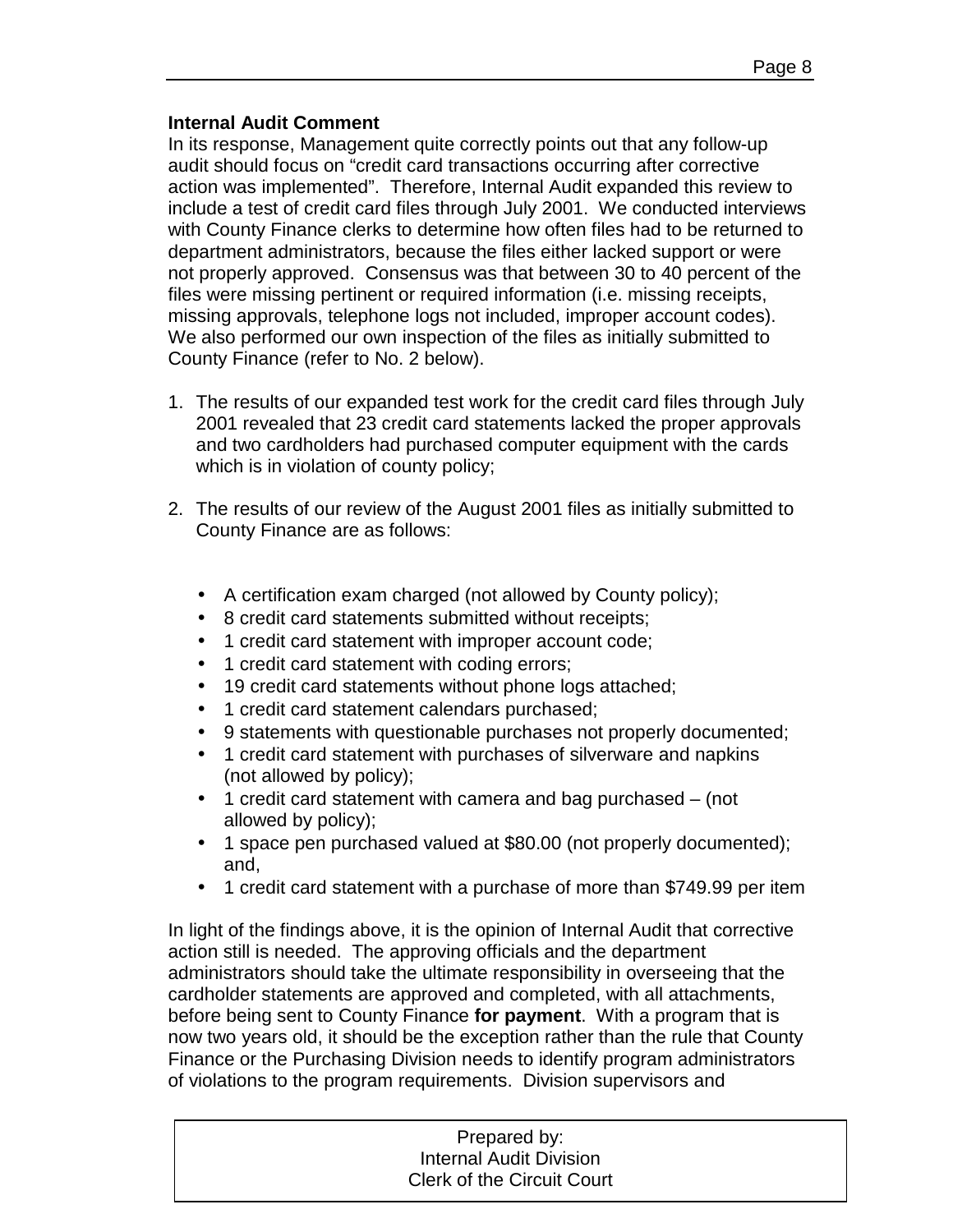department managers need to do much more to ensure that the purchasing card program is running efficiently and effectively.

## **ORIGINAL FINDING NO. 8**

*Credit cards are issued to employees with credit limits higher than needed or used.* 

### **Original Recommendations**

County management should be required to state reasons why such high credit limits are required and how they serve a public purpose.

#### **Management Response**

Do not concur. One of the advantages of the purchasing card is to allow County employees to react quickly in times of emergency i.e. tornadoes, hurricanes, flooding, fires, after hours crisises, etc. The approving official and Department Director approve all requests for purchasing cards and establish the monthly transaction dollar limits. The departments have the most accurate information about the needs and possible emergency usage of the purchasing card for their Department's requirements.

## **Current Status** *– Unchanged*

It remains our opinion that management has issued credit cards to some employees with authorized credit card limits much higher than warranted.

| Prepared by:                      |
|-----------------------------------|
| <b>Internal Audit Division</b>    |
| <b>Clerk of the Circuit Court</b> |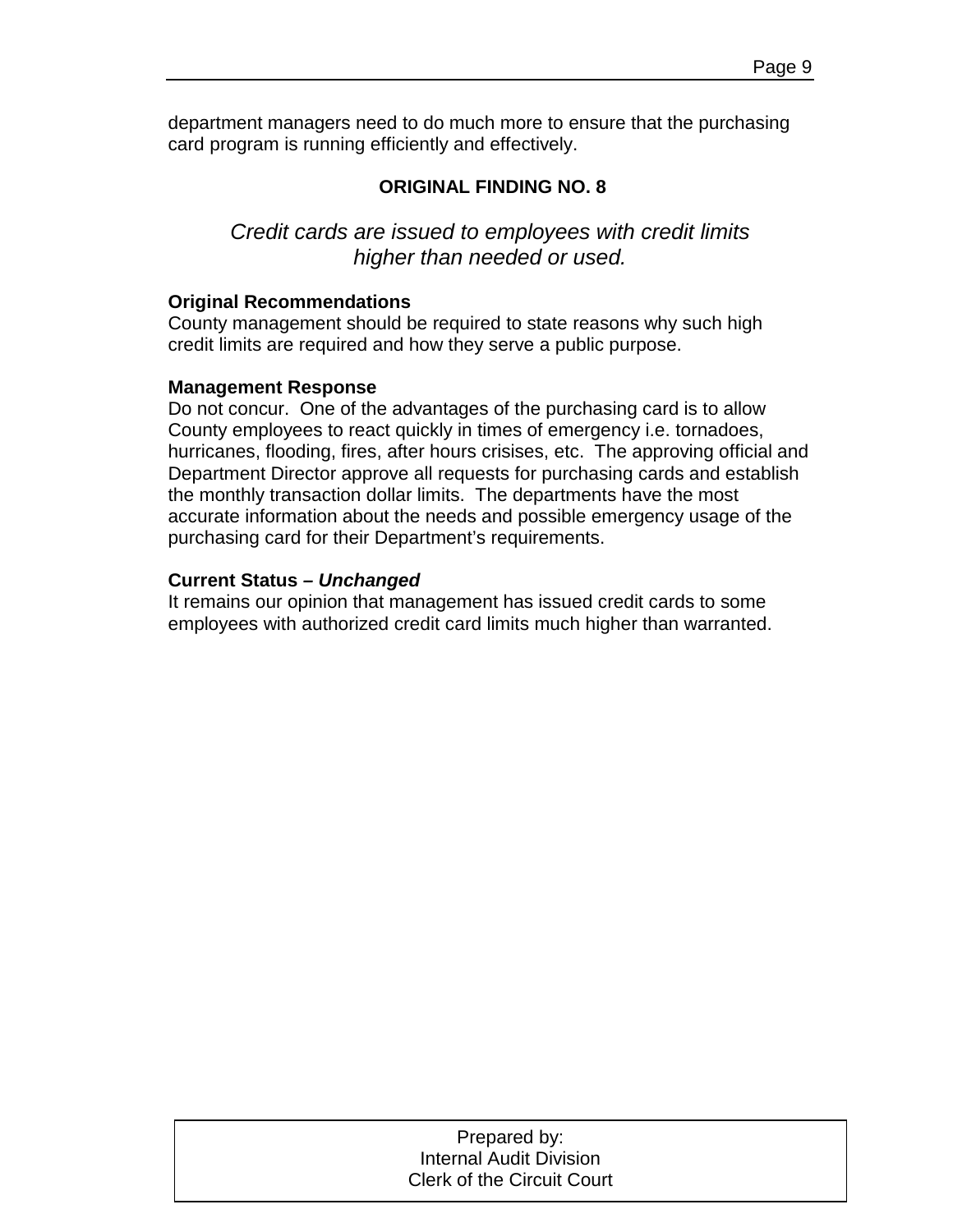## **ORIGINAL FINDING NO. 9**

## *Twenty-one of 77 (27 percent) credit card statements or Travel Request Forms did not contain enough detail to determine whether or not the traveler attended a conference.*

#### **Original Recommendation**

- 1. Do not release a credit card for travel unless the purpose of the trip is clearly documented; and,
- 2. County Finance should return monthly statements that are not properly supported.

### **Management Response**

The Program Administrator will ensure that all future travel card request forms contain a clearly stated purpose of the trip.

### **Current Status –** *Partially Implemented*

Internal Audit selected a sample of travel card statements to verify that travel expenses were properly supported. We found that travelers were generally complying with the purchasing code. However we found six instances in which travelers either did not complete the travel card request forms completely and accurately; or that the travel request forms were not properly approved. We have concluded from this that the justification for travel still needs to be documented more thoroughly on the travel card request form (i.e. specifically state conference on the form). If an agenda is available from the conference, it should also be attached to the receipts and/or travel request form that pertain to the conference.

We also reviewed the credit card statements to see if the traveler had attached a copy of the travel card request form thereto. Forty of 72 (56 percent) credit card statements did not have the travel card request form attached. Absent the travel request form, there is no way of verifying that the travel expenses had been properly authorized by management. (Copies, however, were maintained separately with the Purchase Card Administrator**.**

#### **Recommendation**

- 1. Do not release a credit card for travel unless the purpose of the trip is clearly documented; and,
- 2. County Finance should return monthly statements that are not properly supported.

#### **Management Response**

Refer to management response to Finding No. 12.

#### **Current Status -** *Implemented*

| Prepared by:                      |  |
|-----------------------------------|--|
| Internal Audit Division           |  |
| <b>Clerk of the Circuit Court</b> |  |
|                                   |  |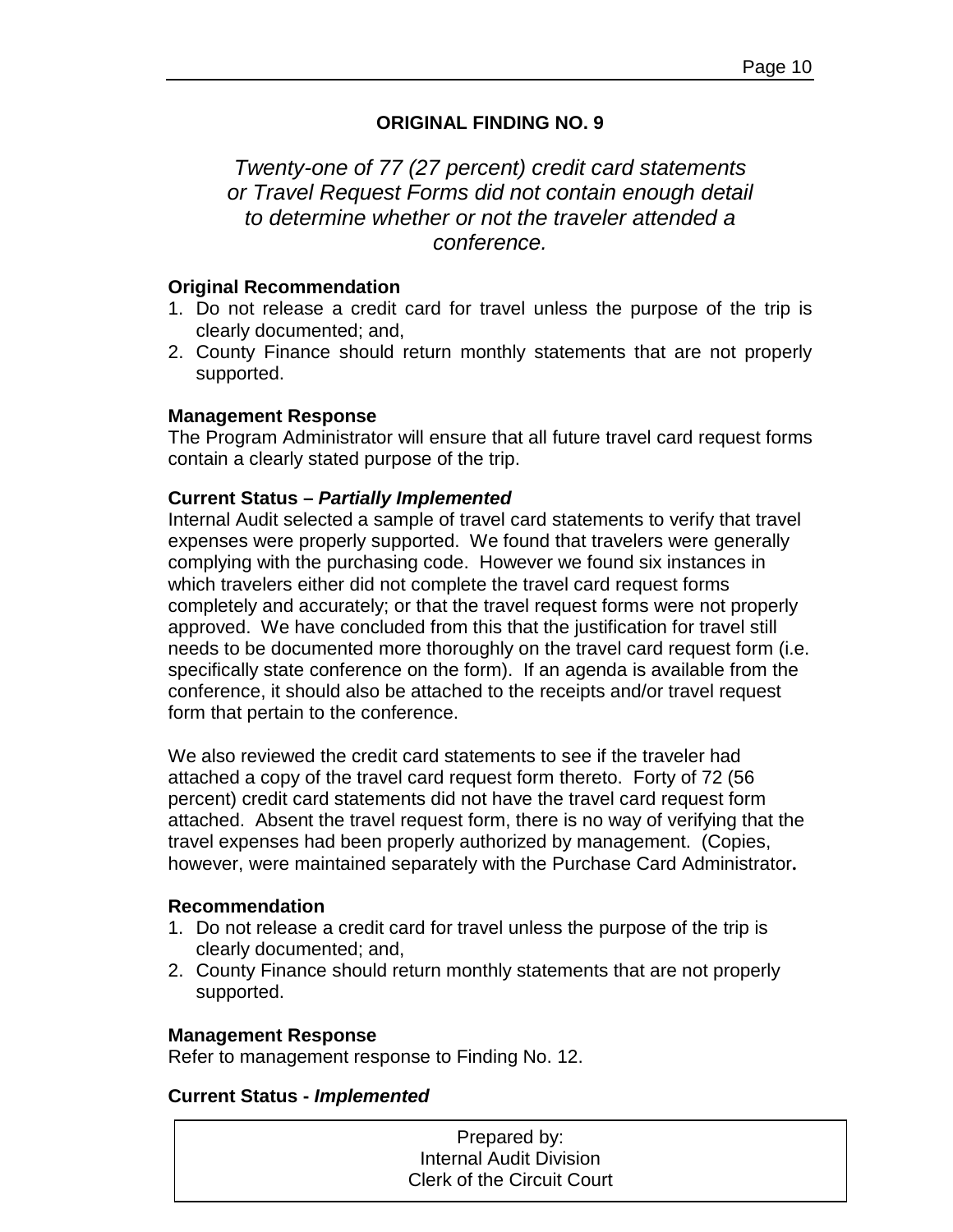## **ORIGINAL FINDING NO. 12**

*Sixty-six of 77 (86 percent) travel card statements did not have the public purpose of the meeting stated on the individual receipts.* 

## **Original Recommendation**

- 1. Require employees to annotate on the itemized receipt the public purpose of the travel expense.
- 2. Update Purchasing Code and Procedures to require employees to document the public purpose of the travel expense and require each employee to submit the itemized receipts for all travel related expense.
- 3. Update County Travel Procedures.

## **Management Response**

Travel policies require that for reimbursable expenses, individuals complete the approved travel voucher within two weeks of the end of the travel period and must remit receipts for all expenditures except for the statutorily defined meal allowance. Travel vouchers used are those approved by County Finance and require a signature from the traveler and his/her supervisor attesting to the fact that the travel was necessary for the performance of official duties of the traveler. Purchasing procedures require that users of a travel card follow purchasing card procedures, including obtaining the signature of the approving official which attests to approval of the items on the travel card statement as County business. We do not concur that it is necessary to update these procedures; however, we will reinforce the importance of including itemized receipts for reimbursement and the ramifications if not followed, at a training session for all cardholders and approving officials.

## **Current Status** *– Partially Implemented*

The purchasing card administrator has conducted follow up training to all departments/divisions to reinforce county policy. Although training has been conducted, we are still finding isolated instances (six) in which the travelers did not complete the travel card request forms accurately and completely. As a result, it was difficult for Internal Audit to determine whether the expenses were for official bona fide county business. This condition is consistent with the original audit report.

| Prepared by:                      |
|-----------------------------------|
| <b>Internal Audit Division</b>    |
| <b>Clerk of the Circuit Court</b> |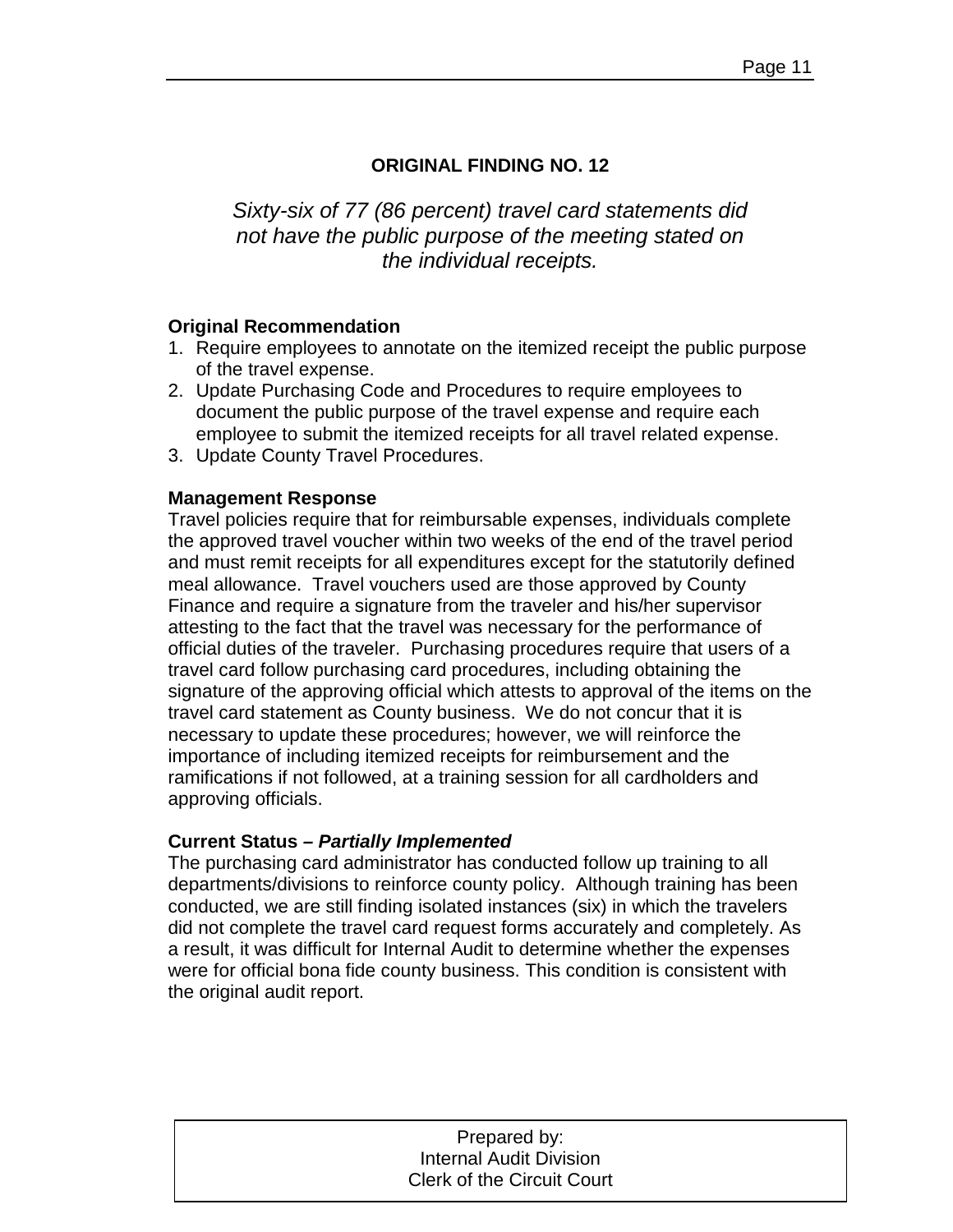### **Recommendation**

The purchasing card administrator should continue to conduct periodic training to reinforce the county's policy regarding the use of travel cards.

### **Management Response**

Management is issuing a combined response to Original Findings 9 and 12 because both findings deal with the same issue, the same six instances are cited in both, and our recommendation is the same for each finding. Our response is in two parts. The first addresses the validity of the follow-up finding while the second addresses the control of travel.

- a) As stated earlier, the purpose of the follow-up audit was to determine how well management had implemented corrective action as a result of the initial audit and to judge the effectiveness of the changes implemented. The results of the initial audit were released on August 2, 2000 and management began implementing corrective actions around that date. Of the six cases cited above, four occurred prior to management's implementation of corrective action (3/28, 3/28, 4/24 and 6/12 of 2000). The follow-up audit should have focused on credit card transactions occurring after corrective action was implemented. To go back and reexamine transactions occurring before the release of the initial audit does not indicate the effectiveness of corrective action, but only validates the initial finding. Therefore it is management's position these four transactions are not indicative of any corrective action failure. The Purchasing Card Program Manager canceled one of the two remaining cardholder's travel card in March 2001. The last cardholder was cited in the follow-up audit because her Travel Card Request Form did not contain sufficient detail. Her case is discussed below.
- b) There is no County requirement that all travelers have travel cards, nor is there a requirement for travelers with travel cards to use them. Travel is routinely done, and paid for, without the use of a travel card. However, for those who do opt for a travel card, the Seminole County Purchasing Code, Section 440.81, stipulates all travel cards must be locked in the Purchasing Division Office when not in use. If a traveler who has a travel card wants to use it, he must submit a "Travel Card Request Form" (signed off on by the traveler's Department Director and the County Manager) in order to check out his card. At the completion of travel, the traveler returns the card to the Purchasing Office for safekeeping.

The intent of the check-out/check-in system described above is to prevent abuse of the travel card. The Travel Card Request Form was designed to control the release of the card, not as a substitute for travel authorization and approval. When a traveler who has not used the travel card files a travel claim, he must submit appropriate documentation showing travel authorization and approval. A traveler who uses the travel card is not

| Prepared by:                      |  |
|-----------------------------------|--|
| <b>Internal Audit Division</b>    |  |
| <b>Clerk of the Circuit Court</b> |  |
|                                   |  |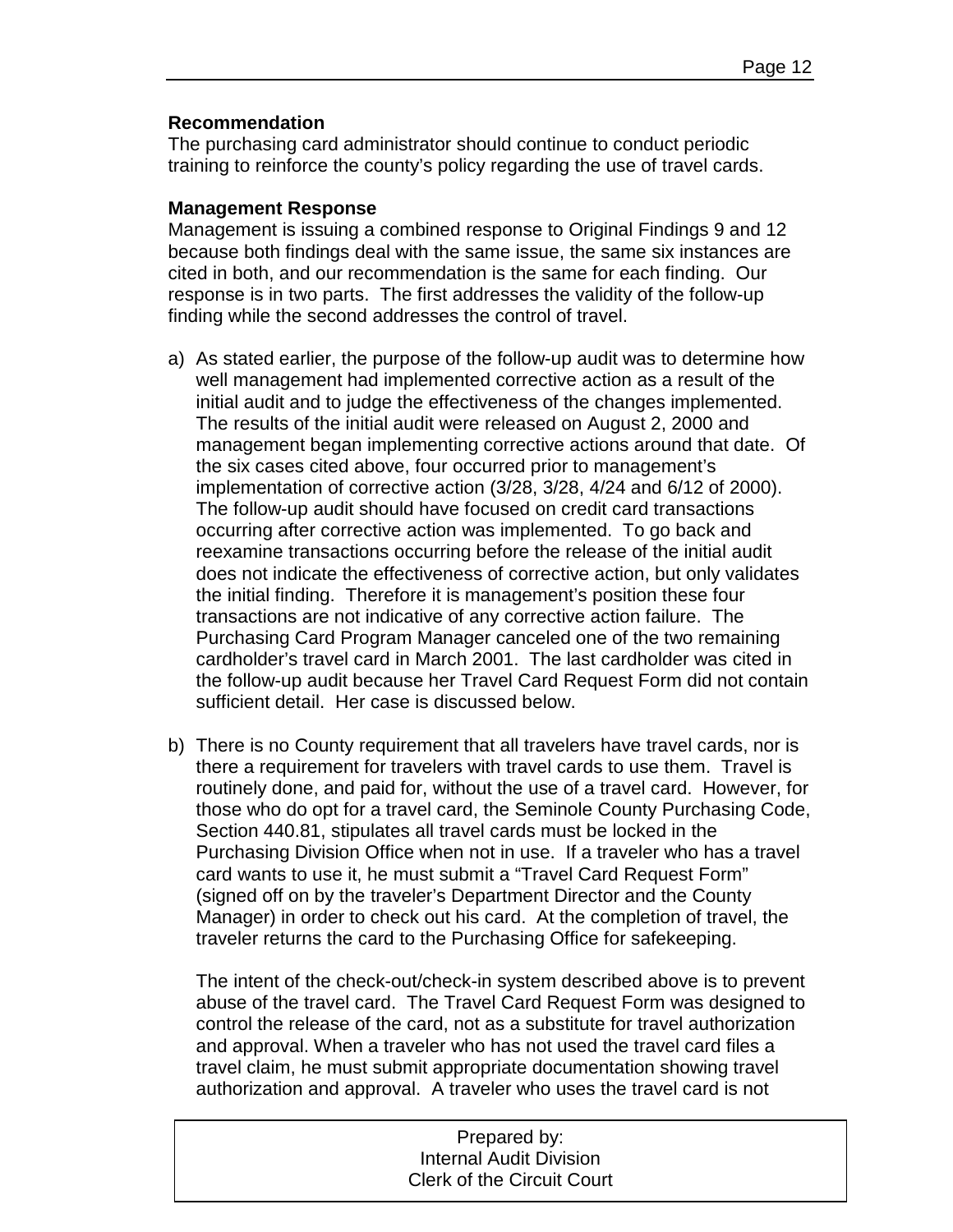exempt from documenting the same approvals when submitting his travel card statement. The only difference is payment is made to the credit card company instead of the traveler. It is not appropriate to use the Travel Card Request Form in lieu of the appropriate travel authorization documentation. Therefore, the Purchasing Office should not determine if the travel is necessary nor should they determine if the need for travel is sufficiently documented. If the Travel Card Request Form has the appropriate signatures, then the Purchasing Office should issue the traveler their travel card. The same checks and balances that apply to travelers without a travel card should be applied to travelers with a card. It is inappropriate for the Purchasing Card Program Manager to second guess Department Directors and the County Manager on the need for travel after they have both signed off on the Travel Card Request Form.

Florida Statutes, Title X, Chapter 112, Section 112.061 deals with per diem and travel expenses of public officers, employees, and authorized persons. Section 112.061 states that the provisions of any local law shall prevail over any conflicting provisions of the statute; otherwise the Florida statute will apply. The Seminole County Administrative Code, Part 5.3 contains Seminole County Travel Policies. The County's Administrative Code is silent on travel authorization and reimbursement; therefore the Florida statute governs. Section 112.061 (11) of the Florida Statute outlines the procedures to be followed in authorizing travel. The authorization procedure makes no special provision for use of the travel card and treats all travel the same (travel card or cash reimbursement). Absent any local regulation, the information required by Florida Statute 112.061(11) is the only information required by law to document and control travel. Management recommends that Fiscal Services and County Finance work together to establish County travel authorization and voucher procedures consistent with the applicable Florida Statute.

## **Internal Audit Comment**

We take exception with management's position that the Purchasing Office "should not determine if the travel is necessary nor should they [sic] determine if the need for travel is sufficiently documented." We also strongly disagree with the statement that "… If the Travel Card Request Form has the appropriate signatures, then the Purchasing Office should issue the traveler their [sic] travel card." We disagree for the following reasons:

Implied consent is a sloppy management technique; worse, is implied documentation.

| Prepared by:                      |
|-----------------------------------|
| <b>Internal Audit Division</b>    |
| <b>Clerk of the Circuit Court</b> |